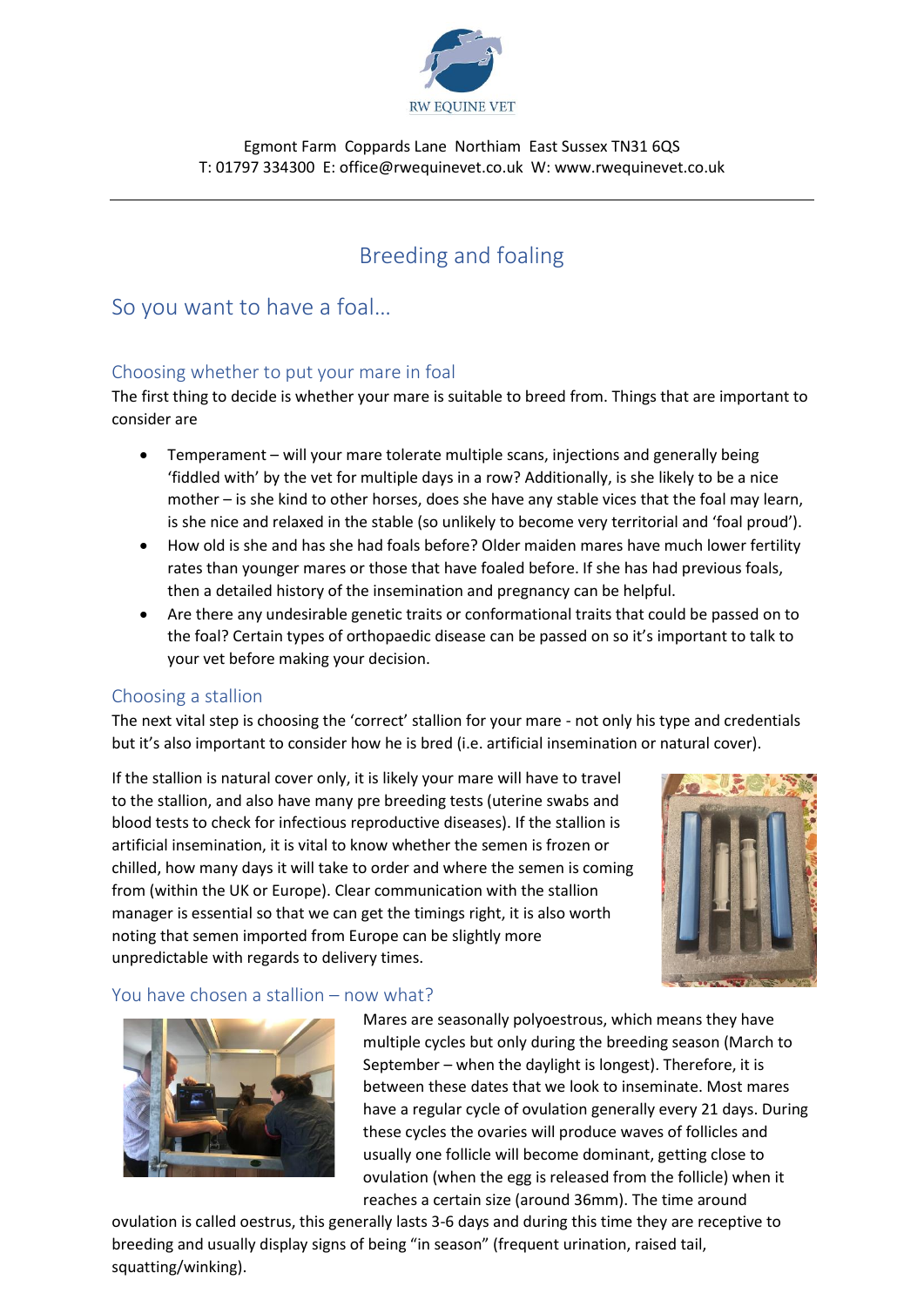When you are breeding from your mare, the vet will ascertain which stage the mare is at in her cycle through transrectal ultrasound – this means you can assess the ovaries and uterus, and follow the mare through the cycle, to accurately pinpoint at which time it is best for insemination. To help manipulate the cycle, the vet will often use hormones which is hugely beneficial when getting the timing of insemination right.



Once the mare has been inseminated, she will be scanned

approximately 24 hrs after insemination – this is to check she

has ovulated and also check that there isn't any fluid in her uterus following the insemination. Once this is done – the mare will be scanned at 14 -16 days to check for pregnancy (and also whether your mare is pregnant with twins), then again at 28 days post insemination to check for a heartbeat.

# My mare is in foal – now what?

Once your mare has been confirmed as in foal, there are various things that should be done. The mare should be vaccinated against EHV – EHV is a virus that can cause equine abortion (as well as many other clinical signs), therefore, it is very important, to minimise the risk of abortion, that your mare is vaccinated against EHV. Mares are vaccinated against EHV at month 5, 7 and 9 of their pregnancy.

Vaccinating against tetanus is also vital – this should be done in the last month of pregnancy, to ensure that there is some transferred tetanus immunity to the foal when it is born.

One important thing to look out for during the gestation period of the mare, are signs of placentitis. Placentitis refers to inflammation and infection of the mare's placenta. The condition interrupts the blood supply to the developing foetus and can result in the delivery of under-developed, premature and septic foals or in the worst case, abortion of the foal. Mares suffering from placentitis may show a range of signs including a cloudy white to yellow or brown discharge from the vulva and milk dripping or running from the teats. Mares that show these external signs already have significant damage to the placenta and to the foal they are carrying and it is vital to contact your vet. Mares with placentitis can be treated with appropriate antibiotics, anti-inflammatory drugs and progestagens to help maintain the pregnancy.

# After waiting 11 months, my mare is foaling!

First, it is very important to note that some mares (and especially donkeys) may go well over their 11 months – this is completely normal, and not something to worry about!

When the mare actually starts foaling, there are 3 stages

- 1. Stage I is characterized by signs of abdominal discomfort and restlessness due to uterine contractions. Patches of sweat on the flank and behind the elbows usually appear a few hours before foaling. The uterine contractions increase in frequency and intensity, causing the foetus to engage into the pelvic canal. The release of tea-coloured allantoic fluid marks the end of the first stage of parturition. In lay terminology, this event is referred to as the mare "breaking her water."
- 2. Stage II This usually lasts 15–30 minutes and is the stage during which the foal is born. At the begging of this stage, you should see a grey/white bag appear – this is essential – if the appearance is red – this is called a 'red bag' foal and is an emergency, due to the foal being at risk of oxygen starvation. The foal is normally delivered with the head, neck, and forelimbs extended.

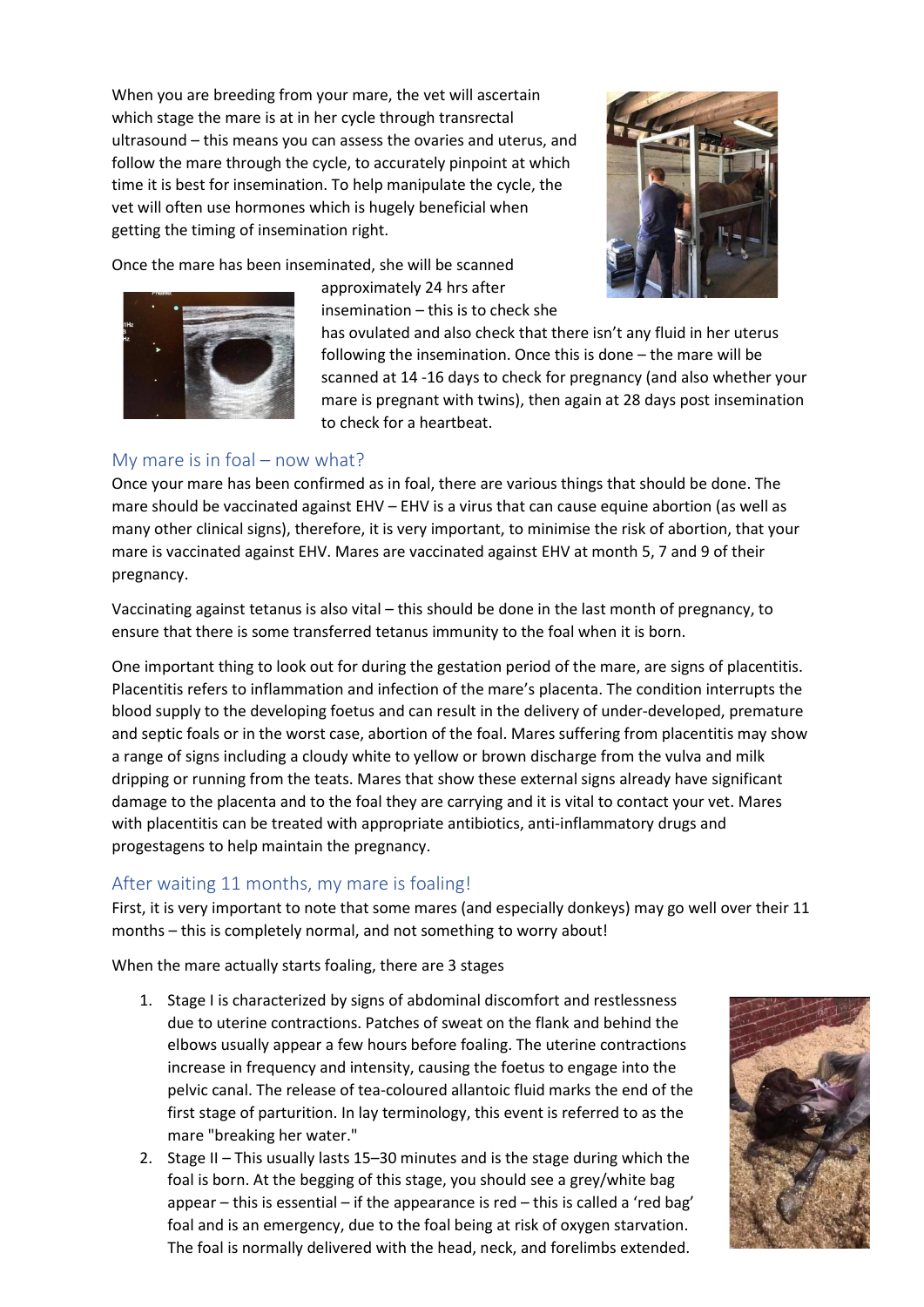One front hoof of the foal usually precedes the other hoof by ~15 cm, facilitating passage of the elbows and shoulders through the pelvic canal.



3. Stage III involves expulsion of the foetal membranes – colloquially known as the 'afterbirth'. Normally, the foetal membranes pass rapidly (within 3 hours) after delivery of the foal. The mare may stand with the amnion hanging from the vulva at the level of the hocks or below. It is a good idea to tie the exposed membranes in knots to shorten the length to above the hocks, to decrease the risk of the mare standing on the placenta and tearing it. If the placenta hasn't been passed by 3 hours – you must call the vet to help assist the mare in expelling the placenta, as retaining the placenta for prolonged periods of time can result in septicaemia and death.

### Examining the placenta

It is vital to check the placenta is entire when this has been expelled – as small parts of the placenta can be retained inside the uterus, causing septicaemia and death. The most common part of the placenta that is retained, is the non-pregnant horn.

### I have a foal – what should I do with it now?

Timings are key! There is the simple 1-2-3 timing rule with foals

- 1 hour to stand
- 2 hours before the foal suckles
- 3 hours before the foal passes its first droppings 'meconium'





As soon as the foal is born, it is important to dip the navel in iodine or chlorhexidine to prevent any infections, this should be repeated twice daily for the first few days of life. It is also essential that the foal suckles a large volume of milk – following birth, the first 'milk' that the mare passes is colostrum – this is high in antibodies and nutrients that are absolutely essential for a new-born foal to survive. To check that the foal has received adequate colostrum, the foal should be examined by a vet 12 hours after birth and an

IgG blood test performed. This is a test that is done at the side of the foal and ascertains whether the foal has taken in enough colostrum or whether the foal is at danger of

sepsis. The IgG should be >800, however, if it is less than this, a plasma transfusion may need to be done, to ensure the foal has enough antibodies to survive the first few days of life. The foal should suckle every 15mins, therefore suckles an average of 30 times per day, ingesting 12-20% of their body weight in milk, and gaining an average of 2 to 3% of their body weight daily.

## Key signs to look out for in foals

There are various key things to look out for in foals

• Tail flapping and straining – if your foal is 'flapping' its tail, it could be a sign that it is constipated and has a meconium impaction. In these cases, it is important to give the foal an enema, as they can start to colic when there is a build up of meconium.